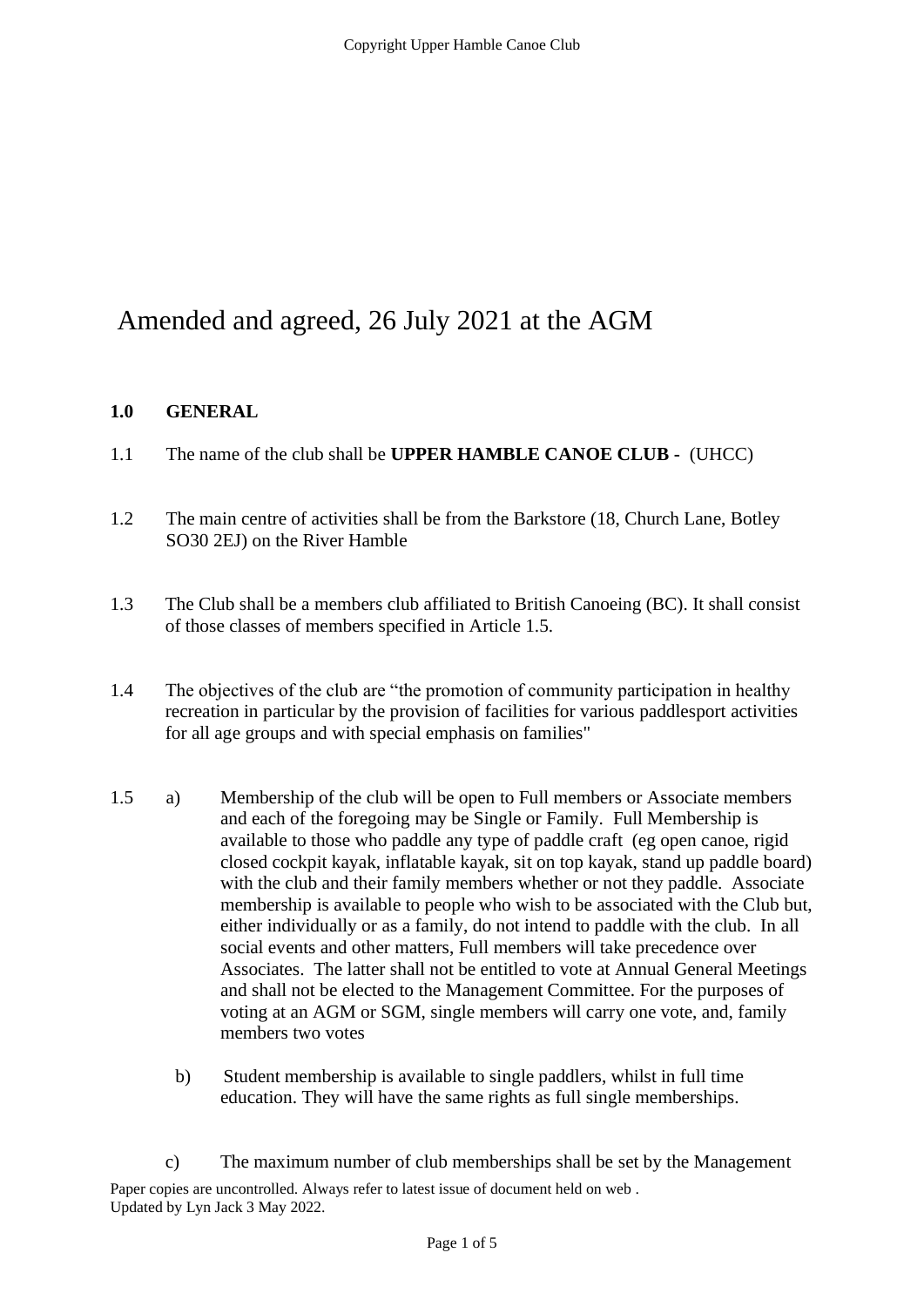Committee. Note - for the purposes of this article, a club membership may be 'single' or 'family'.

- d) The minimum age and Competence for membership shall be determined by the Management Committee.
- 1.6 a) The business of the club shall be directed by a Management committee, which shall normally include a Chairperson, Deputy Chairperson Secretary, Treasurer and four others. Additional members to Management committee may be elected at the discretion of the Chairperson.
	- b) The members of the Management Committee and four others shall be elected at each Annual General Meeting.
	- a. The Management Committee shall also have the power to appoint Sub-Committees and to co-opt Club members onto such committees.
	- b. All Sub-Committee business must be reported back to, and sanctioned by the Management Committee before it is implemented

### 1.7

**TRUSTEES** - The club shall nominate four members as 'Charity TRUSTEES' and these will normally be the **Chairperson, Deputy Chairperson, Secretary, and Treasurer**. Should any of these members be unable to accept the position of Trustee, then another Management Committee member shall be elected by the Management Committee. Charity officer to be current club treasurer. Trustees shall serve for a period of two years and retire by rotation such that the Chairperson and Secretary will retire in alternate years to the Deputy Chairperson and Treasurer.

#### 1.8

#### **ENTRANCE FEE**

Each applicant for membership shall, if his/her application be accepted, pay an entrance fee, the amount of which shall be determined annually by the members in General meeting.

#### **SUBSCRIPTION**

The rates of subscription shall be determined by the members annually in General meeting and shall be due on election.

#### **Boat Storage Fee**

The rate for storage shall be determined annually by the members in General meeting.

**External coaches**, who provide training courses for the Upper Hamble Canoe Club are welcome to paddle with the club without condition or charge.

#### 1.9 **Boat storage**

Kayak, canoe and small boat storage, within the Bark store, shall be permitted by specific agreement of the Management Committee.

Paper copies are uncontrolled. Always refer to latest issue of document held on web . Updated by Lyn Jack 3 May 2022.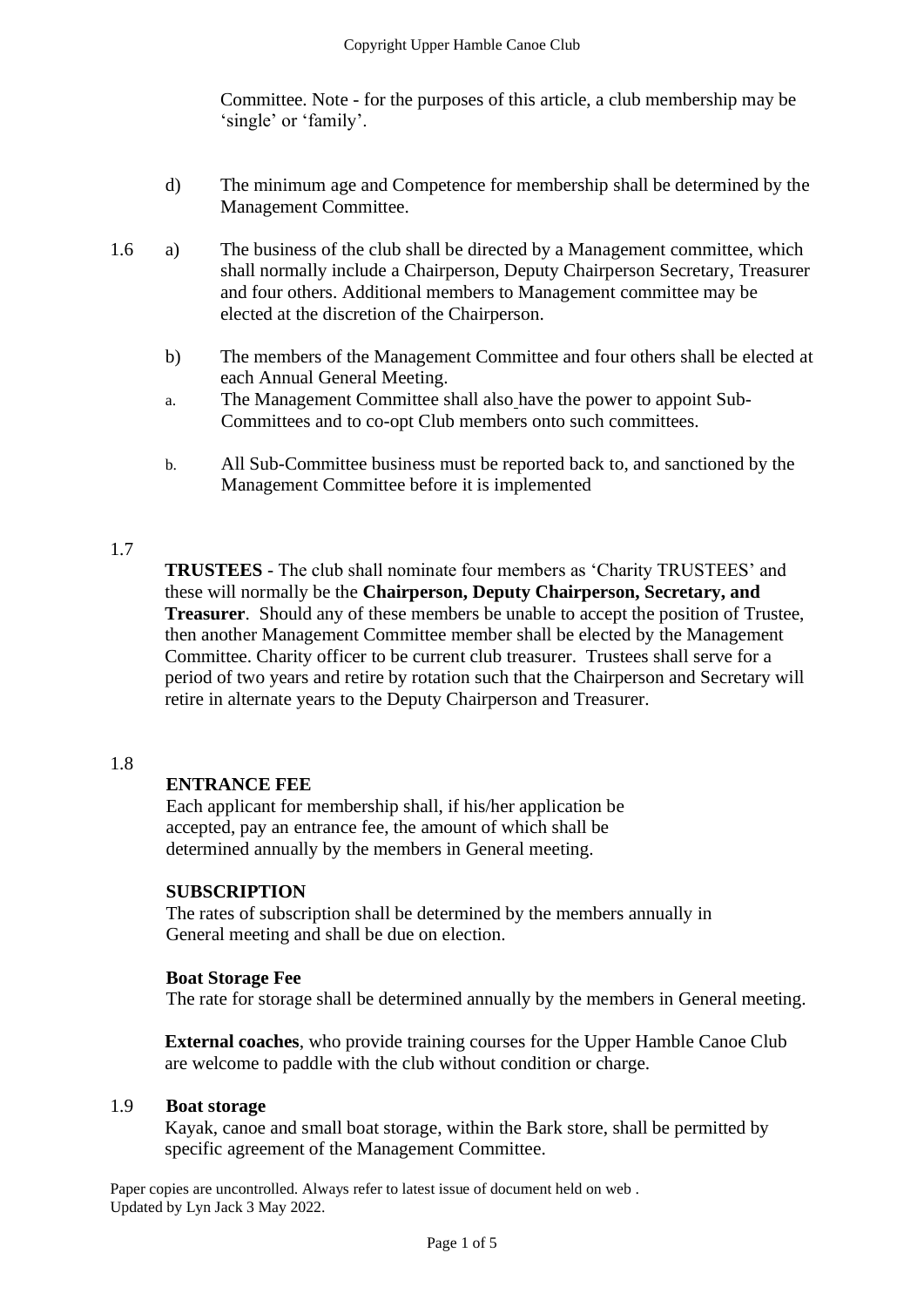- 1.10 a) The Annual General Meeting (AGM) shall be held in the Spring of each year.
	- b) The date and time of the AGM. shall be notified to each member at least 28 days in advance of the meeting.
	- a. An Extraordinary General Meeting may be called at the request of the Management Committee or a minimum of 25% of the ordinary memberships by giving 42 days notice to the Secretary and declaring the purpose of the meeting. Notification of such a meeting shall be as for an AGM.
	- d) A General Meeting quorum shall be one quarter of the paid up members.
- 1.11 a) The Management Committee shall meet as determined by the Chairperson, but not less than every four months.
	- b) Notice of a Committee meeting shall be given to the committee members not less than 14 days before the meeting.
	- c) A Committee quorum shall consist of at least four members.
	- d) i) Club funds, with the exception of a Petty Cash Float and such capital and investments as may be determined by the Management Committee, shall be banked to the account of 'The Upper Hamble Canoe Club'.
		- ii) Signatories of cheques drawn on such account shall be any two of the Chairman, Secretary and Treasurer. However, should any of these belong to the same family, only one family member may sign and a fourth person shall be nominated by the Management Committee.
		- iii) The signatories of cheques from ii) above must also have a similar role when electronic banking is used. One person should not have sole access to move or remove club funds.
- 1.12 The Club Constitution may be amended or revised by a resolution of at least either two thirds of the members present or half the total membership, which ever is the greater, at a General Meeting.
- 1.13 a) The Club shall be dissolved upon a resolution to that effect being carried by at least either three quarters of the members present or two thirds of the total membership, which ever is the greater, at a general meeting.
	- b) Following such resolution, the Management committee shall convert all Club assets into money, discharge all debts and liabilities of the Club there from and arrange the distribution of all remaining assets between agreed canoeing Charities.
- 1.14 a) Canoeing is a risk activity. Neither Club Officers nor members will be liable to any member or guest for death or injury or loss or damage to property however caused, which occurs during club activities.
	- b) Liability insurance will be taken out by the Club.

## **2.0 SAFETY RULES**

2.1 The Management Committee shall be empowered to draw up rules for the safe

Paper copies are uncontrolled. Always refer to latest issue of document held on web . Updated by Lyn Jack 3 May 2022.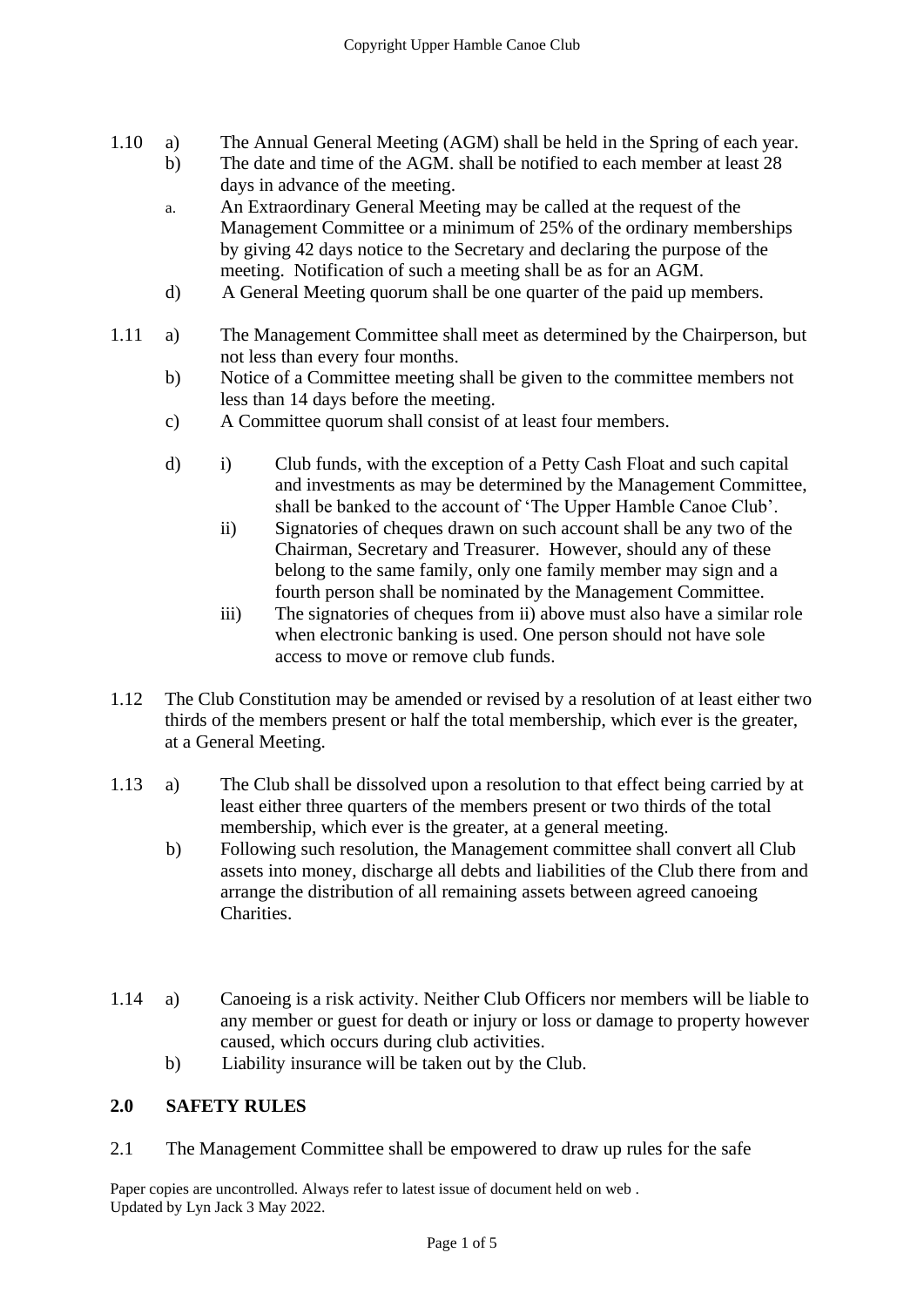conduct of canoeing activities, to include the following:

As a general rule, the minimum ratio of one instructor to eight canoeists should be the norm for club sessions being carried out on the River Hamble. However, for such sessions and, in particular for other river and water locations, these ratios may be increased or decreased depending on:

- i) The standard of the paddlers taking part,
- ii) The prevailing conditions,
- i. The difficulty of the water being paddled.

Under such circumstances, it will be the responsibility of the most senior instructor/ leader present to make an assessment of the appropriate ratios required. **At no stage, during a club session, should there be fewer than three paddlers in an isolated group.**

- 2.2 All paddlers must be able to swim, without buoyancy assistance, a distance of at least 50 metres in light clothing.
- 2.3 A suitable life jacket or buoyancy aid, conforming to current BC accepted standards, must always be worn whilst on the water.
- 2.4 Generic Risk assessments should be followed for meetings at regular venues. Copies held at the Barkstore. Any other paddles will be classed as away trips and should be supervised by the relevant qualified person as defined by BC.

## **3.0 CODE OF PRACTICE.**

- 3.1 NEVER PADDLE ALONE. Three paddlers are the minimum.
- 3.2 Support your leader and RESPECT THEIR AUTHORITY.
- 3.3 Let someone know your intentions and give an estimated finishing time.
- 3.4 Beware the effects of cold weather.
- 3.5 Check weather forecasts and watch conditions.
- 3.6 Make sure your craft is in good condition.
- 3.7 Do not attempt waters beyond your ability.

#### 4**.0 DISCIPLINARY RULES**

4.1 a) During Club activities every member on the water is required to follow the person who, for the time being, is in charge of the activity. Failure to do this may result in the member being ordered off the water and/or being reported to

Paper copies are uncontrolled. Always refer to latest issue of document held on web . Updated by Lyn Jack 3 May 2022.